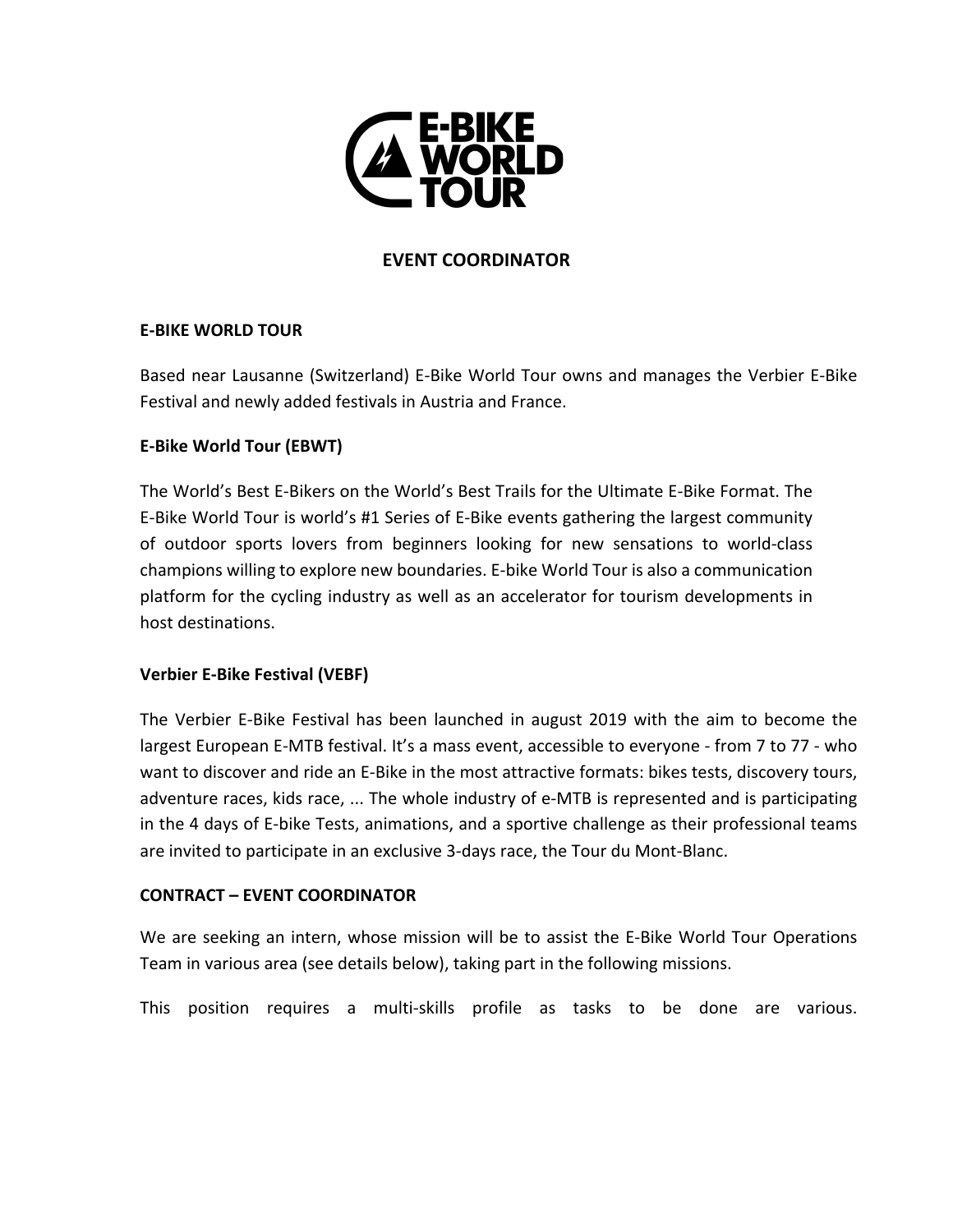## **1. VOLUNTEERS / Verbier E-Bike Festival**

- Needs definition of volunteers for each sector
- Set up of the subscription form
- Management of the subscription and confirmation process
- Communication with all the volunteers
- Research of volunteers benefits locally
- Creation of the volunteer documentation
- Planning management
- Onsite coordination and volunteers care

# **2. ACCOMODATION / 3 events**

- Contact with local organization for Flachau and Tignes Val d'Isère events
- Needs definition
- Research for accomodation and booking for the Verbier event
- Rooming list management
- On event coordination
- Administrative follow up and invoicing
- Management of the local accommodation deals with partners

## **3. F&B / Verbier E-Bike Festival**

- Management of F&B partnership and deals
- Lunch bag coordination

## **4. TROPHIES - MEDALS / 3 events**

- Needs definition
- Contact with suppliers / quote requests / orders

## **5. CUSTOMERS RELATIONS / 3 events**

- Management of the registration platform
- Follow up of the registration statistics per day / activity / events
- Follow up on customer's requests
- Management of the info e-mail address
- Management of the live chat
- On event coordination of one of the welcome desk
- On event management and training of the welcome desk volunteers